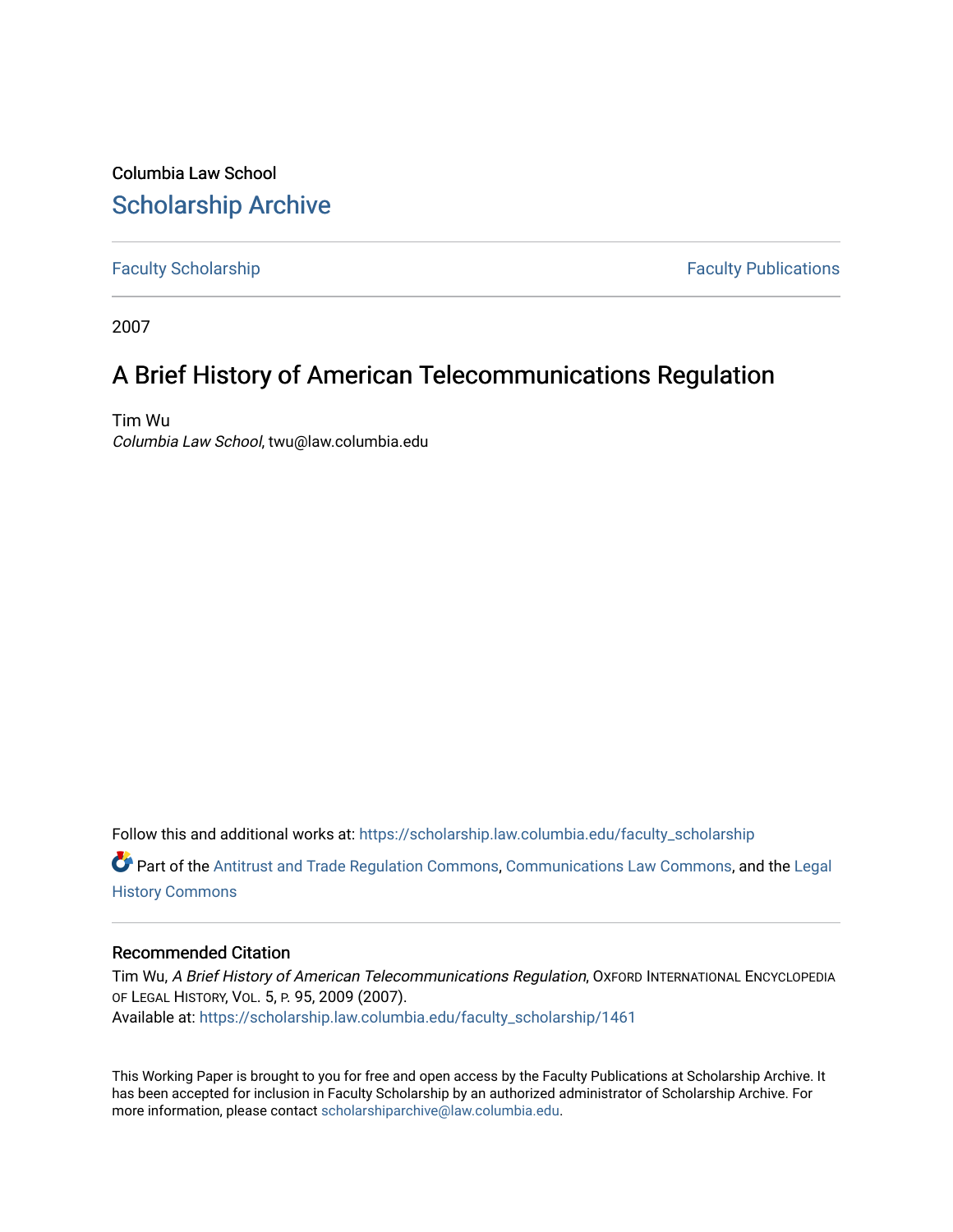### **A Brief History of American Telecommunications Regulation**

## Tim Wu

While the history of governmental regulation of communication is at least as long as the history of censorship, the modern regulation of long-distance, or "tele," communications is relatively short and can be dated to the rise of the telegraph in the mid- $19<sup>th</sup>$  century. The United States left the telegraph in private hands, unlike countries and as opposed to the U.S. postal system, and has done the same with most of the significant telecommunications facilities that have been developed since. The decision to allow private ownership of telecommunications infrastructure has led to a rather particularized regulation of these private owners of public infrastructure -- similar to other laws governing "regulated industries," yet also influenced by the U.S. First Amendment and antitrust law.

#### *Prototypes for Regulation*

Broadly speaking, the regulations have been of three main types: 1) common carriage requirements; 2) interconnection requirements; and 3) scarcity management. Each of these types of regulation can be illustrated through the examples of the three main telecommunications industries of the Nineteenth and early Twentieth century: the telegraph, the telephone and broadcast radio.

The first commercial telegraph was constructed in 1839 in Great Britain. In the United States, by the 1850s the industry was intensely competitive, with multiple carriers frequently serving identical routes. The lack of integration between systems and the low profits for providers prompted a process of consolidation that culminated in Western Union's gaining a monopoly on long-distance telegraph service by 1866. At the time, no federal antitrust law was available as a tool for regulation, so Congress responded to criticisms of Western Union by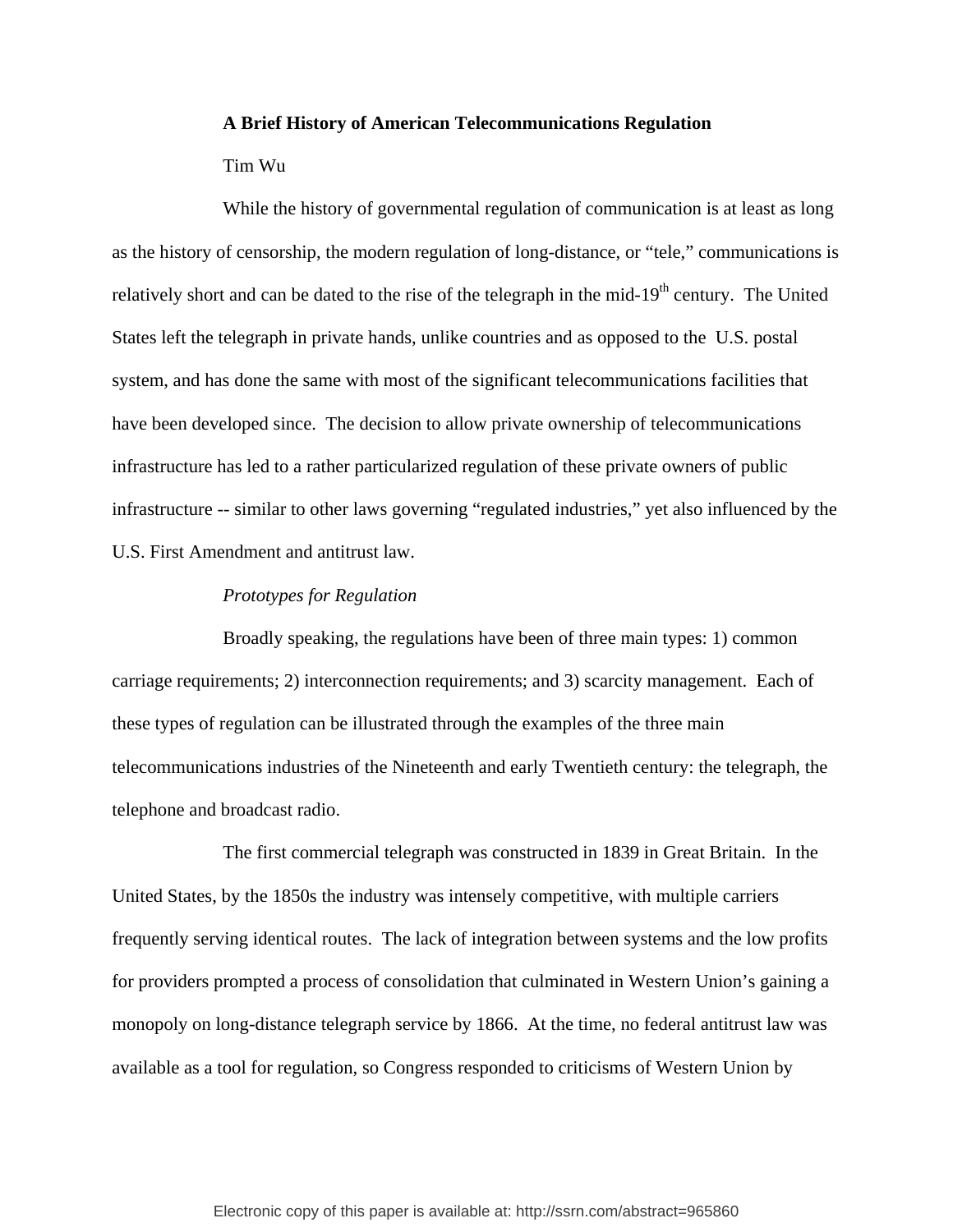passing the United States' first telecommunication regulatory statute, the Telegraph Act of 1866. The Telegraph Act was intended to foster competition by allowing any company to erect telegraph lines along post roads, and it also included a provision whereby the United States could buy out telegraph companies if it so chose. In practice, the Telegraph Act had little practical effect, as it failed to create effective competition for Western Union, and Congress never exercised its option to buy out the company and nationalize the industry. As a result, through the latter half of the Nineteenth century, Western Union was able to charge monopoly prices, support a newswire monopoly (the Associated Press) and discriminate against disfavored customers through its pricing. The firm was also able to use its monopoly to exert substantial political influence by, among other things, refusing to give certain news organizations access to its system to transmit their reporting. For example, in the contested Presidential Election of 1876, Western Union's backing of Presidential candidate Rutherford Hayes gave the candidate important advantages both in reaching newspaper and detecting the plans of his rival.

In the Mann-Elkins Act of 1910, Congress declared both telegraph and telephone companies (including AT&T, which at the time not only owned Western Union but also had its own monopoly in long-distance telephone lines) to be common carriers. The act placed communications, for the first time, under the jurisdiction a federal agency: the Interstate Commerce Commission (ICC). Being a common carrier meant that telephone and telegraph companies had to offer their services without discrimination to all willing customers who were able to pay, and that they had to charge reasonable rates set by the ICC. In return, the telegraph and telephone companies received certain benefits, such as immunity from liability for the content they carried. The "common carriage" concept, originally a product of English common law remains the basis for the regulation of telephone carriers today.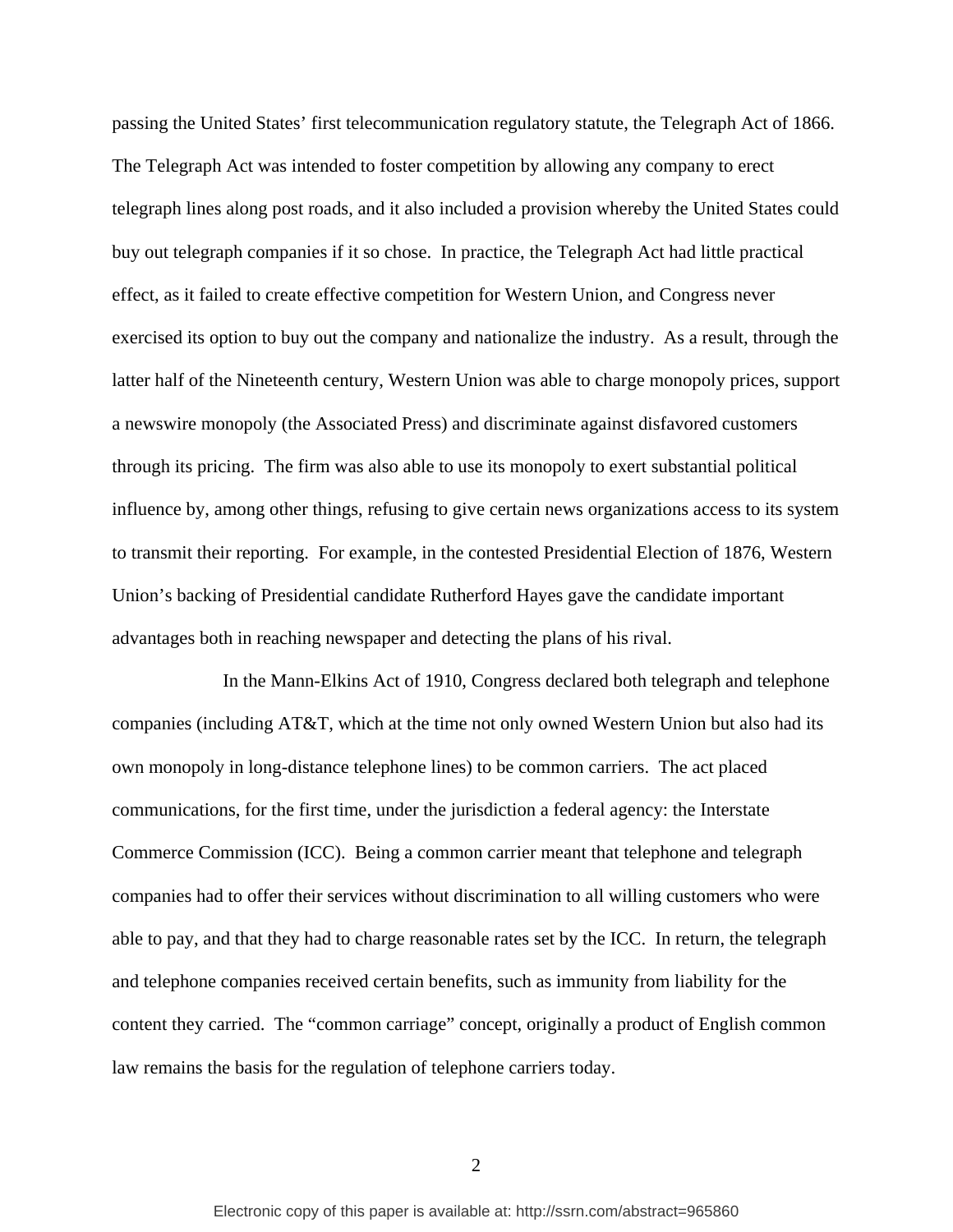Shortly after the Mann-Elkins Act, the United States addressed a different but related aspect of AT&T's business practices. In addition to its long-distance monopoly, AT&T provided local phone service, where it faced competition in local markets. In an attempt to eliminate this competition, AT&T routinely refused to allow non-affiliated local carriers to use its long-distance lines, thereby limiting the value of the services they could provide. In response to pressure from the Justice Department, in 1913 AT&T entered into what became known as the "Kingsbury Commitment," which required it to allow competing local providers to interconnect with AT&T's long-distance services.

While important, the Kingsbury Commitment was not a full anti-discrimination remedy. It did not require that AT&T, for instance, connect its local service to that of its competitors, nor did it require AT&T to interconnect its long distance or local networks with competing long-distance carriers, should they arise in the future. The Kingsbury Commitment did not hinder AT&T from creating the phone service monopoly that it enjoyed for most of the Twentieth century, and in the view of many, it represented the U.S. acceptance of an AT&T monopoly.

Scarcity management, the third major form of communications regulation in the United States, became an issue with the rise of broadcast radio in the 1920s. The first commercial station in the country, KDKA in Pittsburgh, Pennsylvania, began broadcasting in 1920. By 1924, the United States had over 1,000 radio stations broadcasting in a state of anarchy under the *ad hoc* supervision of Herbert Hoover, the then-Secretary of Commerce. Throughout the mid-1920's, Hoover managed the station's mutual interference by making case-by-case decisions to have broadcasters either shift their frequencies or share them by operating only limited hours in a day. Ultimately, the courts held that Hoover lacked the legal authority to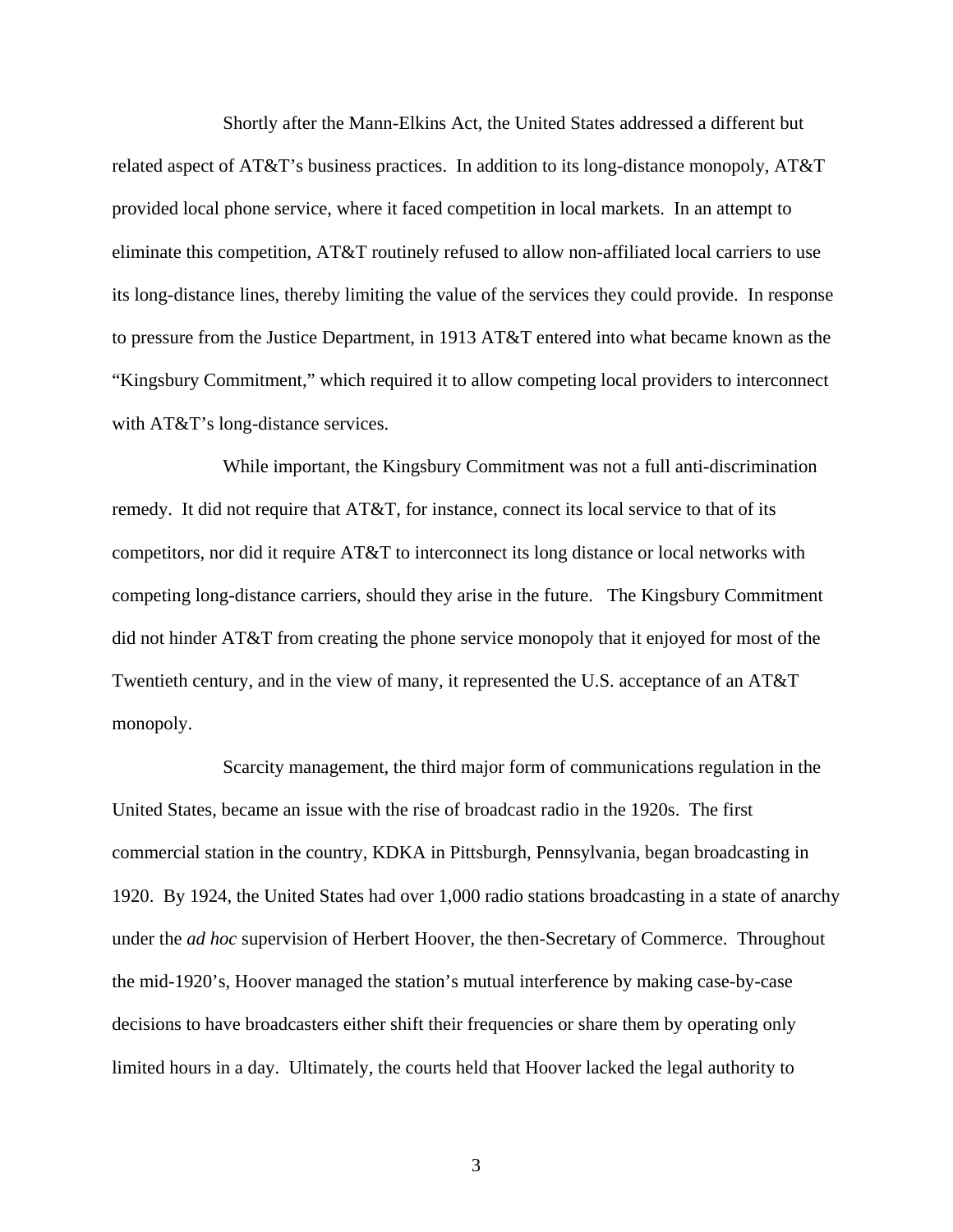impose even this minimal level of order, and the ensuing broadcast free-for-all prompted Congress to pass the Radio Act of 1927.

Because the broadcast spectrum is a physically scarce commodity, the Radio Act made plain that the spectrum would be publicly owned, that the government would regulate entry into the business of broadcasting, and that it would grant broadcasting licenses only "if public convenience, interest or necessity will be served thereby." To this end, the Radio Act established a commission charged with dividing the spectrum into different classes of stations and issuing licenses to broadcast at particular frequencies, times, locations and power levels. The law also barred the government from censoring broadcasts and required any broadcaster who gave time to a political candidate to "afford equal opportunities to all other such candidates for that office." The newly created Federal Radio Commission would also declare the first version of what would be called the "Fairness Doctrine"-- requiring that broadcasters give notice and time for advocates on both sides of an issue to be heard.

The provisions of the Radio Act of 1927 were folded into the Communications Act of 1934, which established the Federal Communications Commission and gave the Commission authority to regulate not only radio but interstate and international telegraph and telephone services as well. Its authority eventually extended to broadcast and cable television, as well as internet services. The Communications Act continues to this day to form the foundation for the regulation of these industries.

At the time of the Communications Act, and indeed as early as the Kingsbury Commitment, regulators generally believed that telephone services were a natural monopoly. That is, they thought that even if there were competition in the market, the nature of the underlying technology and business were such that it was highly likely that a dominant firm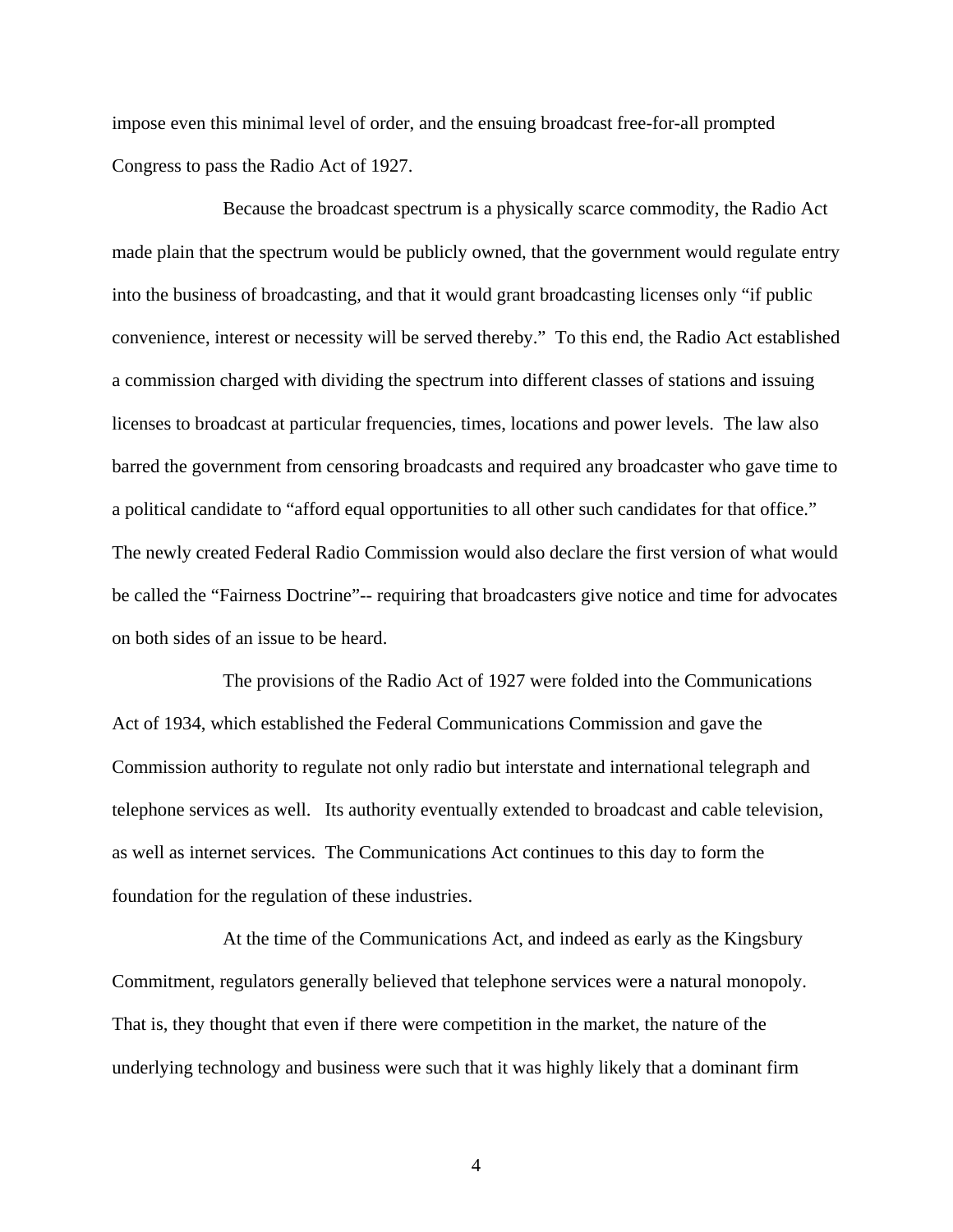would emerge to control the industry and, moreover, that this was the most efficient result. Rather than insist on what was viewed as detrimental competition in the industry, then, until the 1970s regulators supervised the Bell monopoly and regulated matters such as the rates it could charge, the quality of services it provided, and its areas of service coverage.

#### *The Era of Deregulation*

For most of the 20th century the main telecommunications carriers were classic regulated industries. Monopoly was tolerated, and even encouraged, by government limits on market entry and exit. In exchange government set prices at reasonable rates of return, and imposed various public interest duties (such as the fairness doctrine discussed above). However, beginning in the late 1960s and continuing through the 2000s, a deregulatory movement transformed telecommunications policy.

By the 1920s the AT&T telephone monopoly was complete enough that the company was able to control vertically integrated markets. For instance, AT&T in the 1930s promulgated a tariff that precluded consumers from attaching any device to their phone lines that was not specifically approved by the company. This "foreign attachments" rule effectively extended AT&T's phone service monopoly into the market for phones themselves, with the result that customers could only obtain equipment from AT&T. While this vertical integration may have represented a high watermark for AT&T's monopoly, it became the site of the first cracks in the company's monopoly.

In the word of Richard Vietor, "deregulation began more or less with a rubber cup." In the 1950s a company called Hush-a-Phone contested AT&T's foreign attachments rule, seeking permission to market what a special cup that attached to a phone and made conversations more private. The FCC, at the behest of AT&T, precluded the sale of the attachment, but the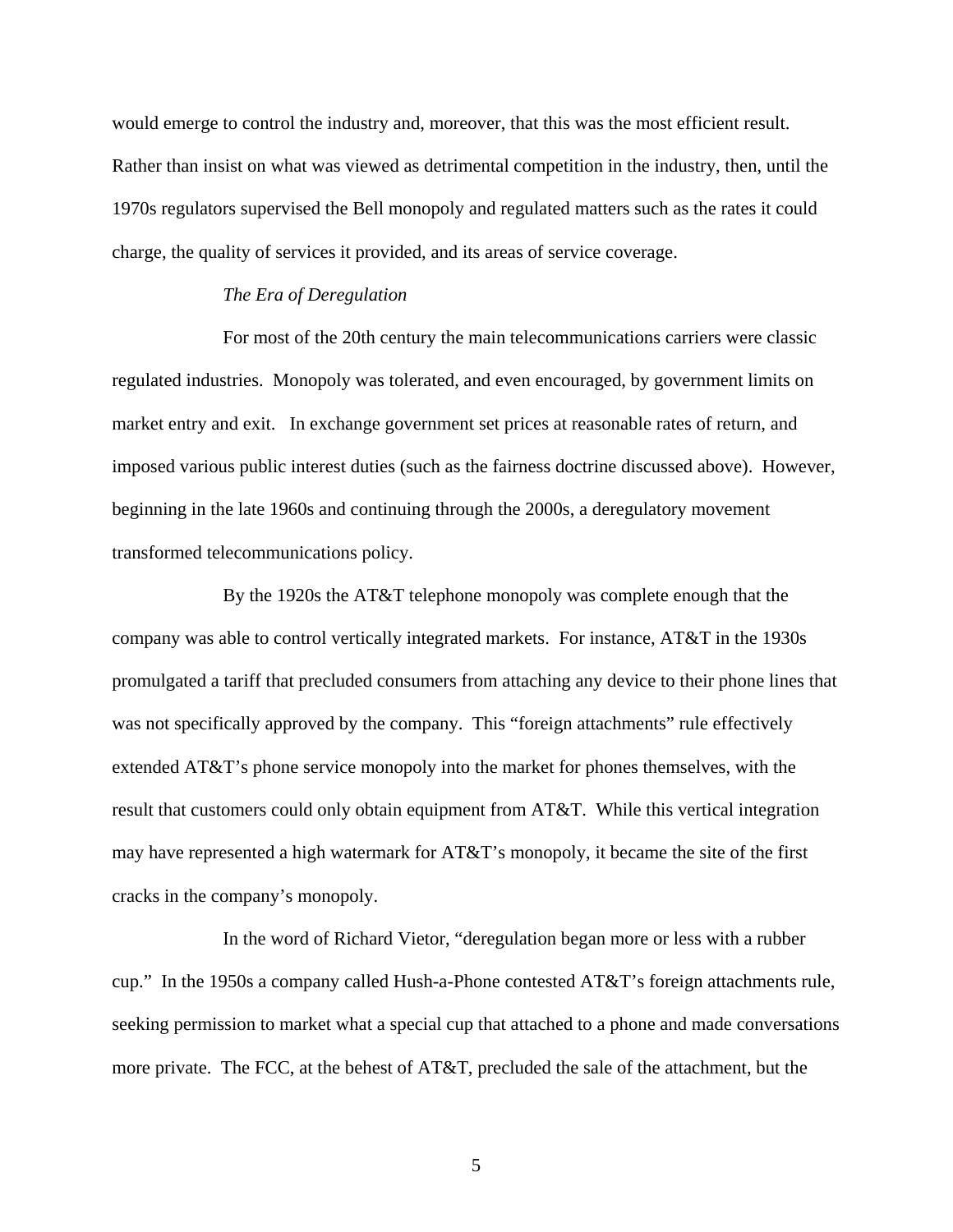Court of Appeals for the District of Columbia reversed the decision and set forth, for the first time, the rule that a consumer had a "right reasonably to use his telephone in ways which are privately beneficial without being publicly detrimental." In 1968, in the *Carterphone* decision, the FCC adopted this principle, and over time promulgated the Part 68 Rules, which allowed users to connect whatever they wanted to the system as long as it did not harm either the network or other users. While it would take until 1981 for the FCC to create a full consumer right to attach devices to the network, the *Carterfone* and *Hush-a-Phone* decisions represented the first introduction of competition against AT&T, and the first limiting of its extended monopoly. Eventually, the *Carterfone* decision was extended into a general quarantine on AT&T's involvement in consumer equipment. It also, importantly, led to rules that forced AT&T to allow others to provide "information services" over its phone lines (which would later mean "internet services") and to support the rise of the internet service provider industry.

At the same time, several other deregulatory initiatives were underway. In the 1970s, the firm Microwave Communications Inc. (MCI) took advantage of regulatory loopholes and non-enforcement to begin offering limited long-distance services between St. Louis and Chicago, offering AT&T the first long-distance competition it had faced in decades. AT&T took various measures to try to destroy and block its rival, leading to MCI filing an important private antitrust suit. On November 20, 1974, the Justice Department began its own antitrust action against AT&T, alleging that it monopolized the markets for a broad range of telecommunications services and equipment. While the Justice Department had brought antitrust actions against AT&T previously, this suit for the first time sought as a remedy the actual breakup of the company, and in particular the divestiture of the Regional Bell Operating Companies (RBOCs) from AT&T.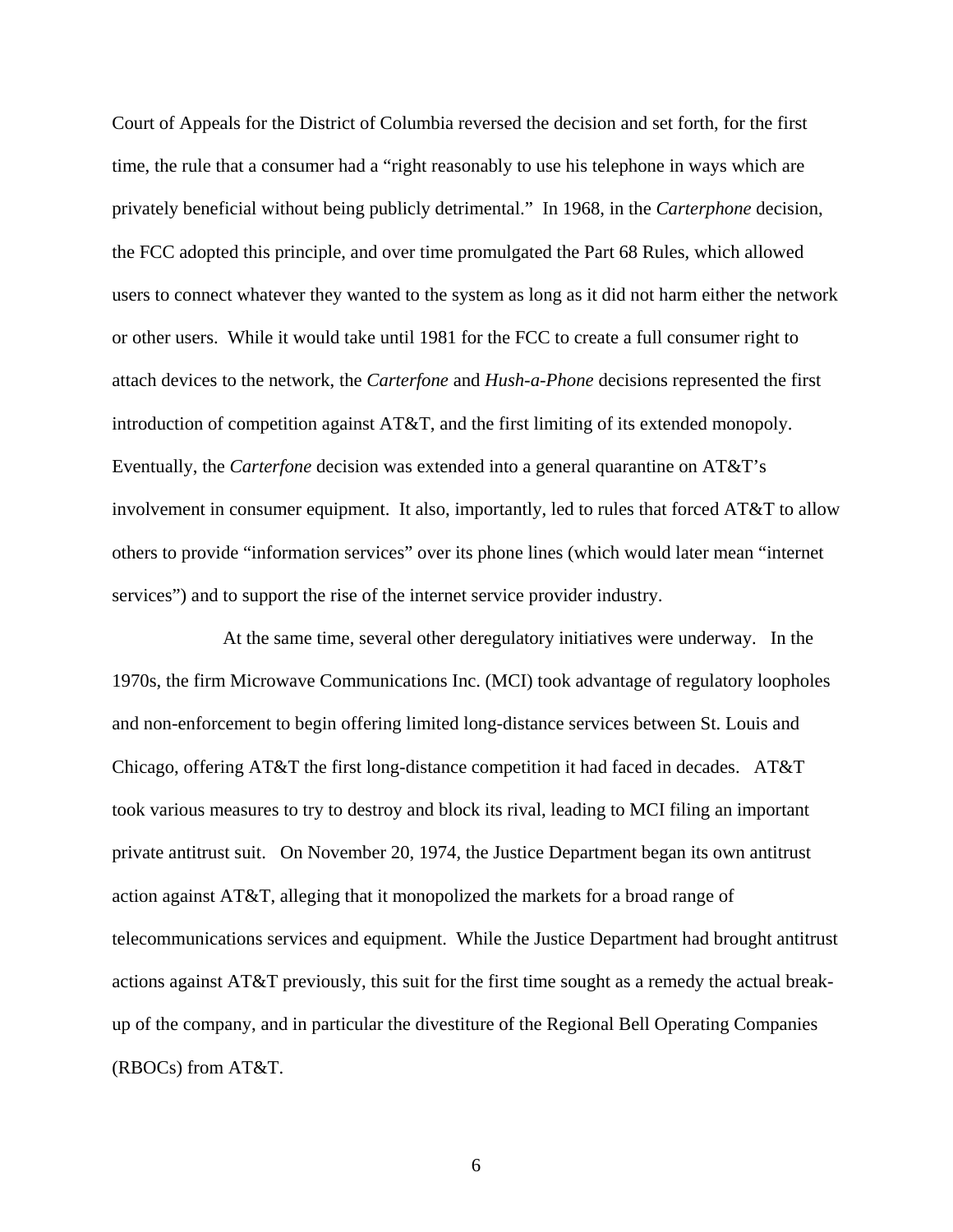On January 8, 1982, AT&T and William Baxter of the U.S. Justice Department reached an agreement that forced AT&T to divest the RBOCs by January 1, 1984. Thus as of that date the twenty-two RBOCs were formed into seven regional holding companies (Bell Atlantic, NYNEX, BellSouth, Ameritech, U.S.West, Pacific Telsis, and Southwestern Bell). These divested companies were not allowed to provide long-distance services in their territories or manufacture telecommunication equipment, both of which were businesses that remained with AT&T. Likewise, AT&T was precluded from providing local telephone service in competition with the RBOCs and from acquiring stock in any of the RBOCs.

The history of cable television has the same pattern of regulation and reregulation. The early cable systems were known as "Community Antennas," and were constructed in the late 1940s to capture broadcast television signals and transmit them to consumers in remote towns where the broadcasts would not have reached otherwise. By the late 1950s, cable systems had grown into a potential competitor to broadcast televisions, and the broadcasters launched an effort to protect their markets against cable using state and federal lawsuits. After the lawsuits failed, the broadcasters turned to the FCC and convinced it to assert jurisdiction over cable in 1962. The broadcasters argued that cable systems would fragment the audience for broadcast television, destroy the economic viability of free television, and also, by importing distant signals, threaten the values of "localism." Agreeing with the broadcasters, the FCC placed effective limits on cable's growth in the late 1960s by requiring that cable operators receive special permission to enter urban markets, effectively blocking the further development of cable television. The hostile approach to cable changed during the deregulatory period of the 1970s, many of the most onerous restrictions on cable were gradually relaxed, in part due to an exchange for new copyright royalties payable to broadcasters.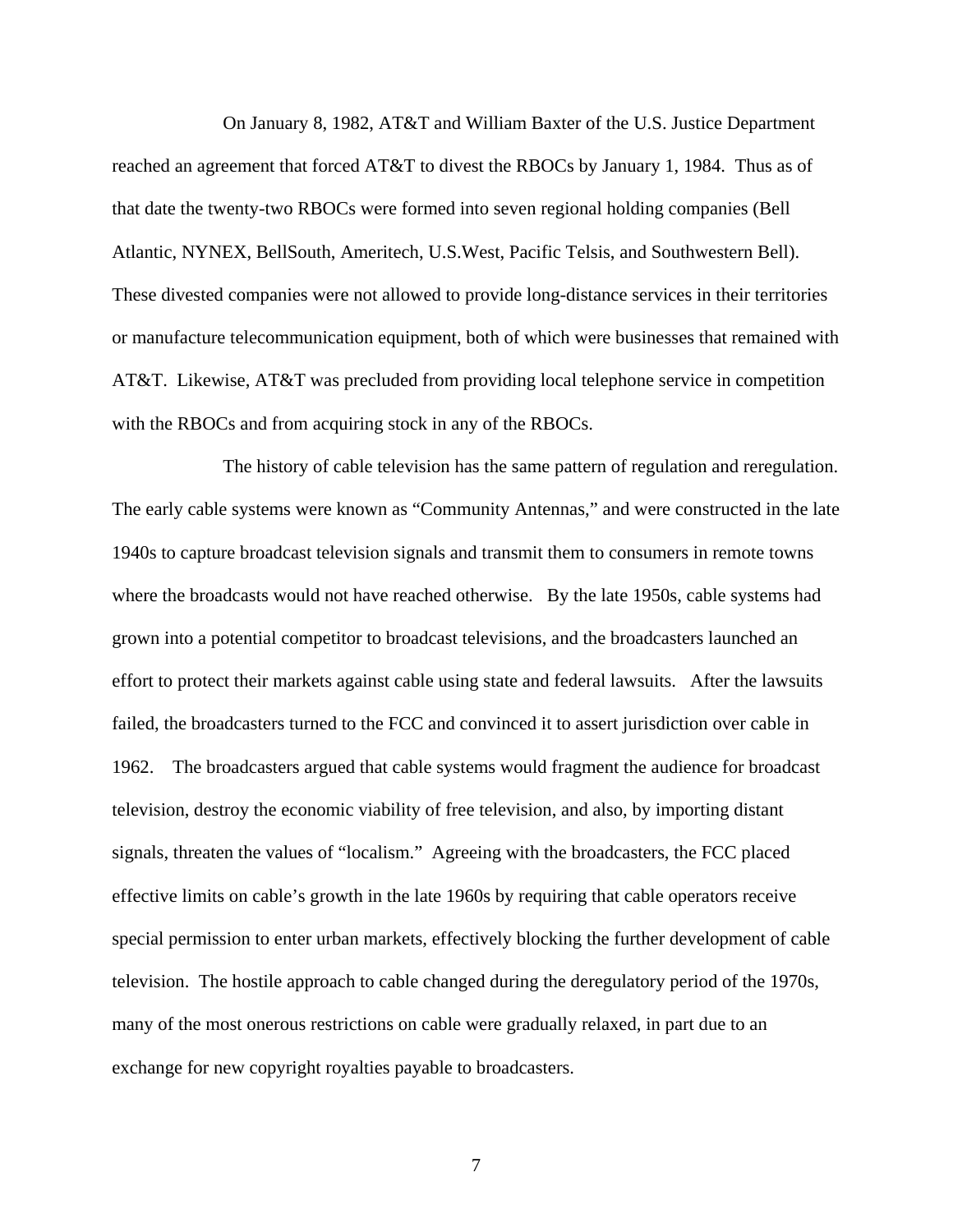Another chapter in the deregulatory movement of the 1970s and 1980s was the FCC's controversial repeal of the fairness doctrine, described above. First set forth by the FRC in 1928, and codified in 1949, the fairness doctrine had been upheld against a First Amendment challenge by the Supreme Court in the *Red Lion v. FCC.* However, in the mid-1980s the FCC stopped enforcing the fairness doctrine and eventually repealed most of it. The FCC argued that, *Red Lion* notwithstanding, the fairness doctrine was a violation of the First Amendment, and also claimed it failed to promote speech in the public's interest. Since that time Congress and numerous groups have attempted to have the Fairness Doctrine reinstated, but have not succeeded.

In the 1990s, the FCC also took its first steps away from the traditional model of spectrum management it had employed since the 1930s. Whereas previously the FCC allocated licenses either by lottery or to whomever it believed would "best serve the public interest," in 1994 it conducted the first spectrum auctions, granting the licenses to the highest bidder. While not free from controversy, the auctions have generally been thought to have been a success, as they led both to the market entry of new cellular phone firms, such as long-distance provider Sprint, and proved to be a more streamlined way of awarding licenses, which has encouraged the timely building of networks. The FCC has conducted several other spectrum auctions since 1994, frequently at Congress's direct command.

#### *The Contemporary Regulatory Framework*

The Telecommunications Act of 1996, the first major revision of the country's telecommunications laws since the Communications Act of 1934, altered some features of the basic telecommunications system just described. One of the foremost goals of the 1996 Act was to promote competition in local telephone service. AT&T was allowed to return to the local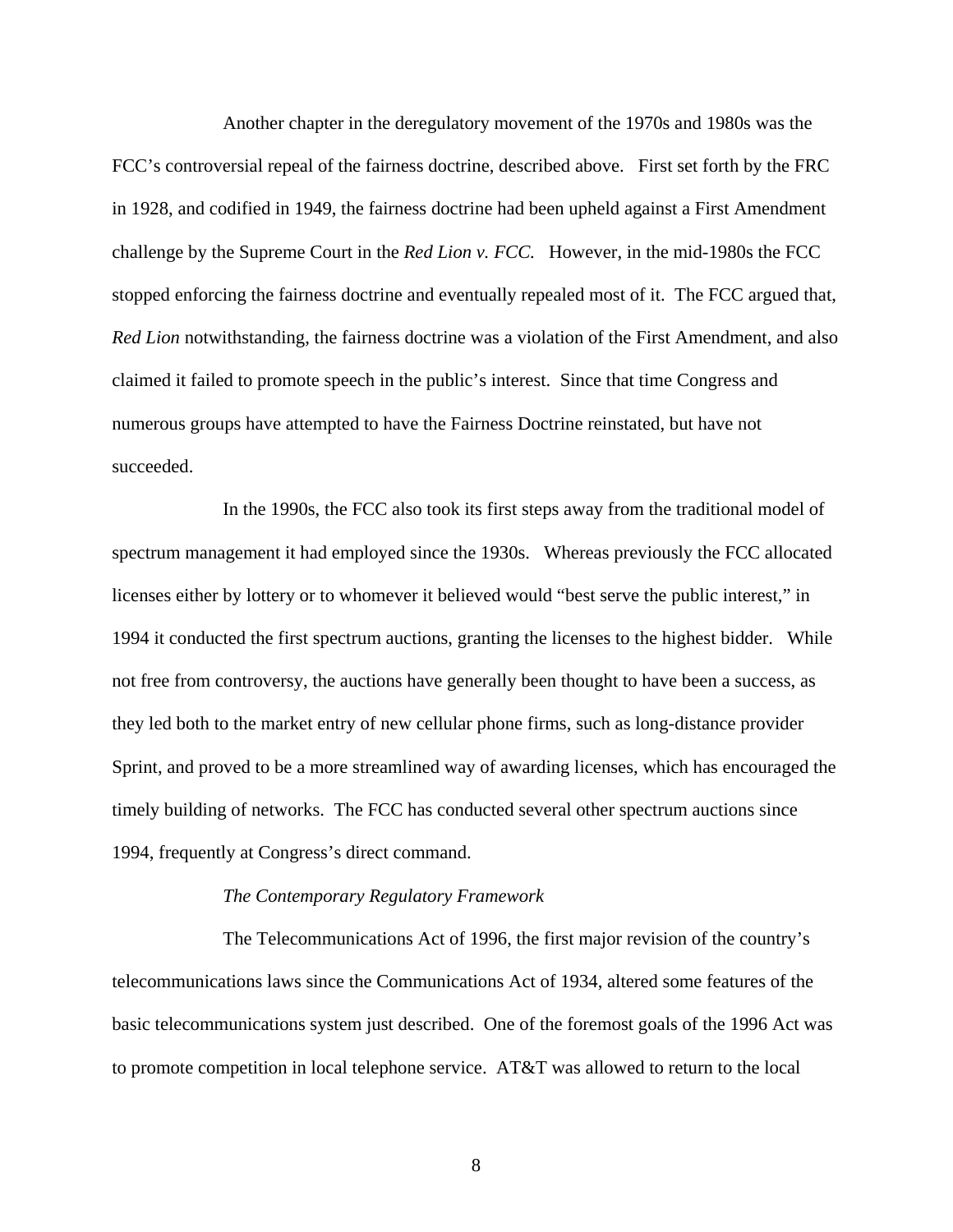service market, while local Bell phone companies were allowed to enter the long-distance market and to merge with each other. In addition, the 1996 law created a "line sharing" scheme whereby market entrants would purchase the rights to use the "local loop" facilities owned by the local Bell companies and sell competitive local services. The 1996 Act also preempted all state and local barriers to entering the local phone service market, and since the passage of the 1996 Act the FCC has forborne from enforcing any restrictions on building or acquiring long-distance lines. Despite these substantial changes to the law, most believe the 1996 Act's effort to create local service competition was a failure. Whether due to the economics of local competition, or foot-dragging on the part of the local Bell company, few viable local phone service companies have emerged since the passage of the Act.

The 1996 Act also failed to address the challenge of internet and broadband internet services. Pursuant to existing rules, telephone companies have long been regulated as common carriers, as discussed above. That meant that providers of DSL service – which runs over phone lines – were common carriers, while the status of cable operators who sell broadband services remained unclear. In 2002 FCC deemed cable broadband an unregulated "information service" not subject to common carriage rules, and it later classified DSL broadband similarly. In 2005, in the case of *FCC v. Brand X*, the United States Supreme Court upheld the FCC's right to categorize cable broadband providers as "information services." The practical import of these technical classifications has been to release broadband services from most anti-discrimination, common carriage or line-sharing obligations.

The arrival of broadband in the 2000s led to the rise of the issue of "network neutrality" on the internet, and the more general topic of internet regulation. The Internet's technologies were born mainly out of government-funded research in the 1960s and 1970s.